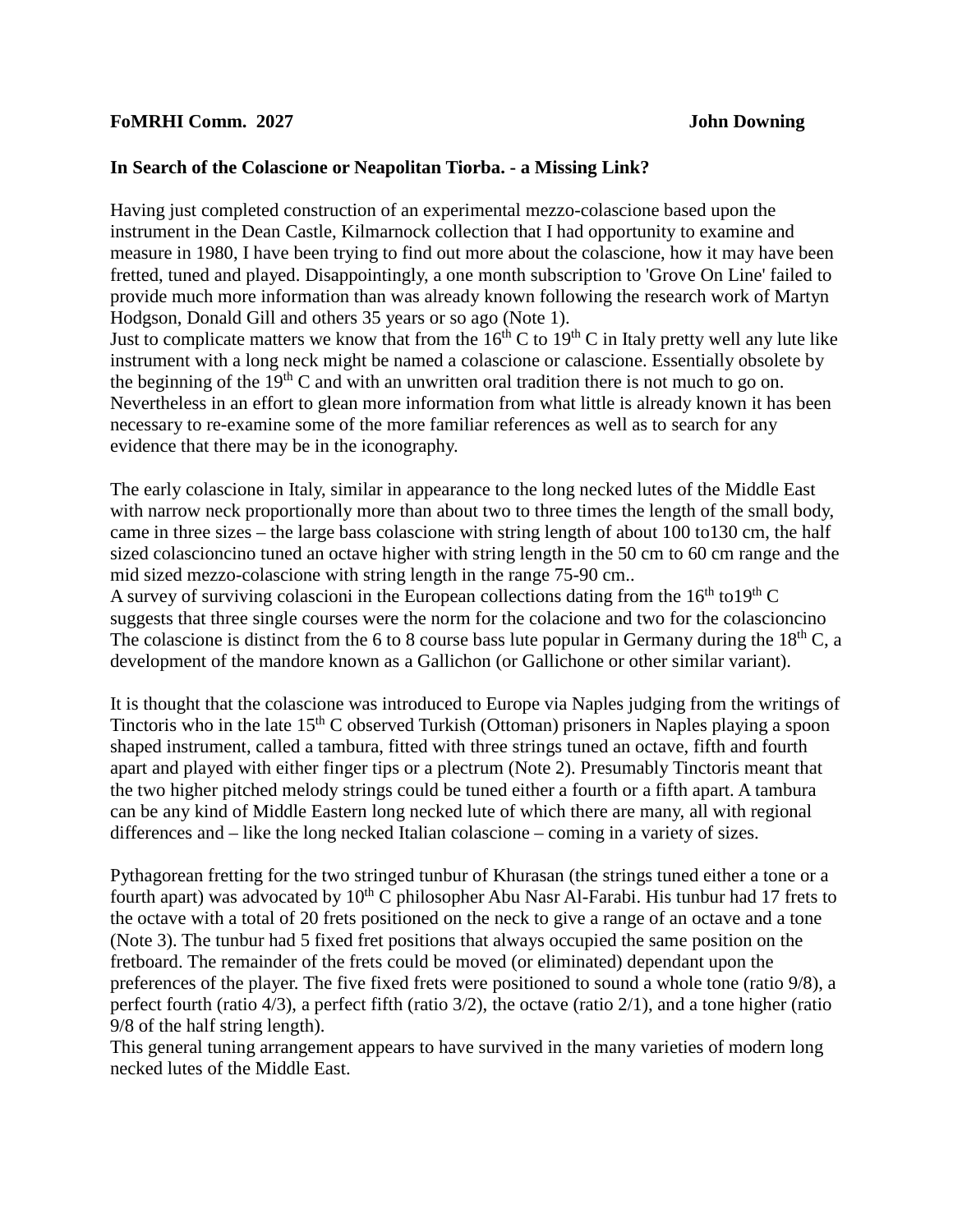A long necked lute is described by Marin Mersenne 1636 (Note 4) that he calls a colachon having two or three strings. He compares it to a Turkish monochord. He tells us that it was four to five feet in length in the form of a lute with a very long neck and was used in Italy. The two 'melody' strings are tuned a fifth apart. Mersenne illustrates a three string version with the third (drone?) string tuned an octave lower than the middle string but notes that many other tunings were possible.

The colachon represented has a violin style peg box with transverse pegs and terminating in a scroll.

Mersenne's colachon has a neck of sufficient length to accommodate 16 frets.



Athanasius Kircher 1650 (Note 5) provides a similar engraving of a long necked lute shown alongside other European plucked stringed instruments like the lute (testudo), theorbo (tiorba), mandora etc. (see Plate VII)

Kircher labels his long necked lute as a "type of Turkish trichord commonly known as a colachon" and gives the same tuning intervals as Mersenne - an octave and a fifth. The engraving seems to show close spaced frets at the  $4<sup>th</sup>$ ,  $6<sup>th</sup>$ ,  $8<sup>th</sup>$  and  $9<sup>th</sup>$  position, as does the Mersenne engraving that might suggest partial microtone fretting?

Kircher includes plucked stringed instruments in his Musurgia Universalis only for completeness as he considered these instruments to be unworthy of serious attention as they were so debased as to be the common property of labourers of the lowest class.

(To avoid confusion, the type of lute Kircher labels 'Tiorba' in plate VII will now be referred to throughout this Comm. as a 'Theorbo' and the 'Colachon' as a 'Colascione').

He tells us that the tiorba was the invention of, and so named by, a certain Neapolitan street musician who 'first doubled the neck of a lute in length and later added various strings, since at first it served only for the baritone'. So this modified lute originally only carried a few (three or four?) bass strings, strings being added to extend the range upwards as the instrument was later developed into the familiar therbo illustrated in Plate VII.

Curiously Kircher notes that the theorbo is the only fretted instrument suited to display the diatonic-chromatic-enharmonic system of the ancient Greeks – although this facility to produce quarter or microtones, of course, might apply to any instrument fitted with moveable frets (including the lute or colascione).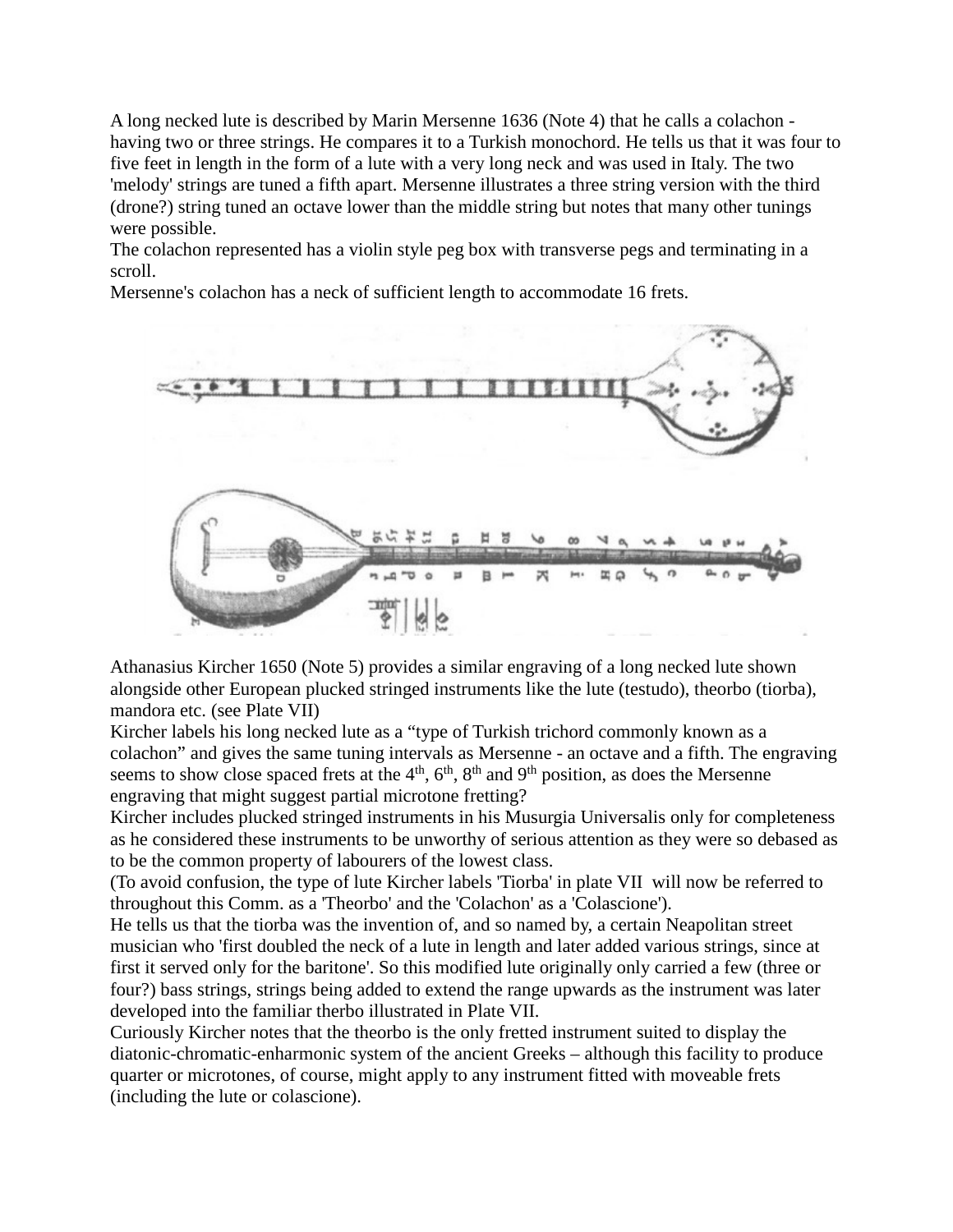

**Plate VII – Athanasius Kircher, Musurgia Universalis, Rome, 1650**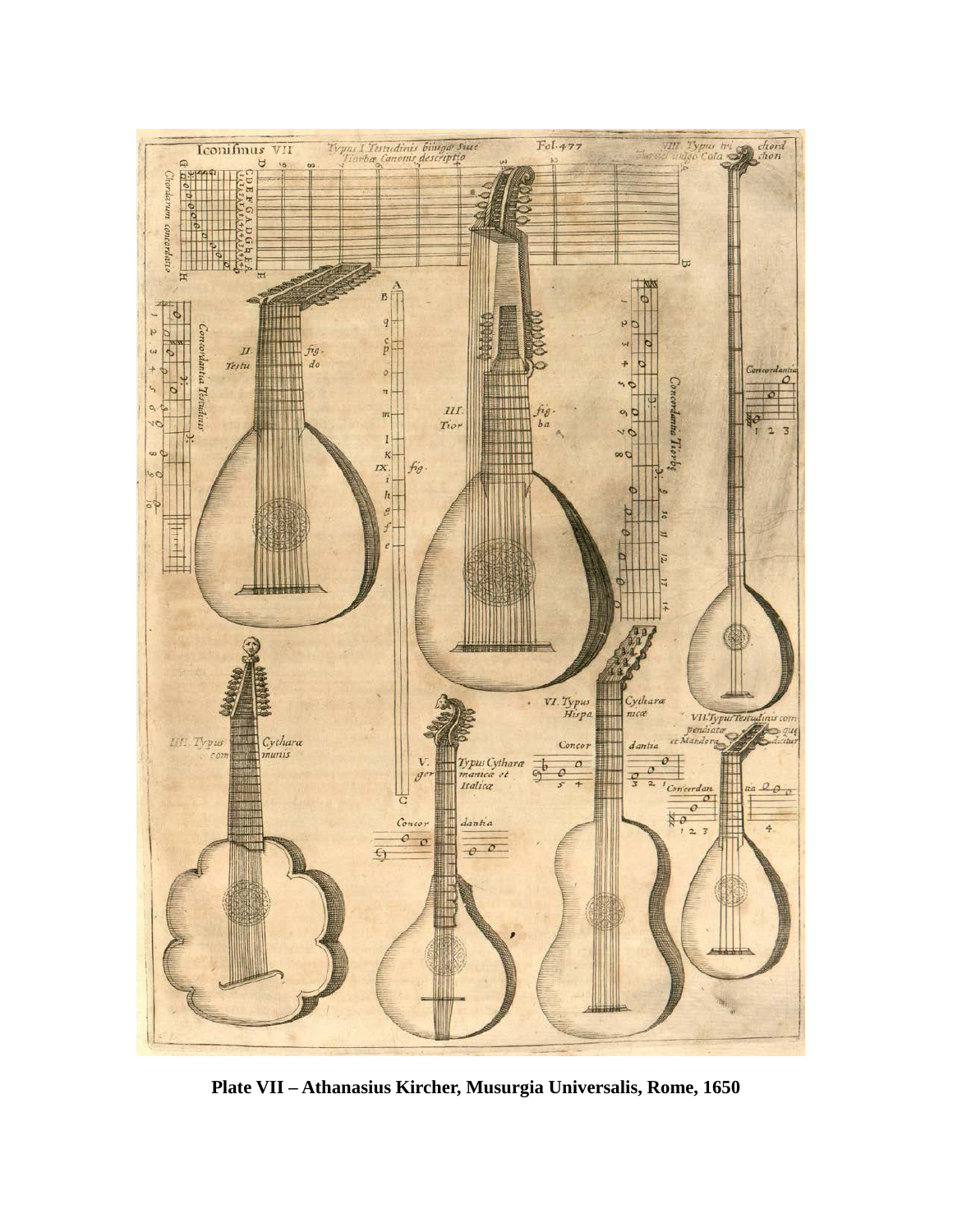Kircher also provides instructions on how to fret a lute in both Equal Temperament as well as Just Intonation (the latter shown as scale AC on Plate VII).

So the the Neapolitan tiorba, a development of the European lute, was clearly not the same instrument as the colascione described by both Mersenne and Kircher. It must have had a relatively large body (compared to a colascione), a proportionally longer neck than a conventional lute with 7 or 8 frets on the fingerboard but a shorter neck than that of a colascione.

'La Tiorba a Taccone' - originally published in Naples in 1646 - was composed by an unknown author under the pseudonym 'Felippo Sgruttendio de Scafato. It is a satirical work written in Neapolitan dialect – a collection of verses in imitation of the style of Petrarch – conveniently using 10 strings of a tiorba a taccone to represent the 10 chapters into which the book is divided. The theme for his song is a certain 'Cecca', a slovenly Neapolitan woman of whose charms he gives a most ludicrous account (Note 6).

From the first two lines of the opening stanza and throughout the rest of the work it is clear that the 'tiorba a taccone' (i.e. a tiorba played with a plectrum) was otherwise known as a 'calascione' in Neapolitan society.

This example of a tiorba a taccone may have been fitted with either 5 double rather than single courses or perhaps was an instrument with 10 single courses representing an early stage in its development into the double pegbox extended neck theorbo?



NCIGNATURA.

# SONETTO L

STo Calascione, che me metto nzino;<br>S E sto taccone, che me piglio mmano; Pe fare mmidia a cchiù de no pacchiano. Me deze Apollo mmiezo a lo Pennino.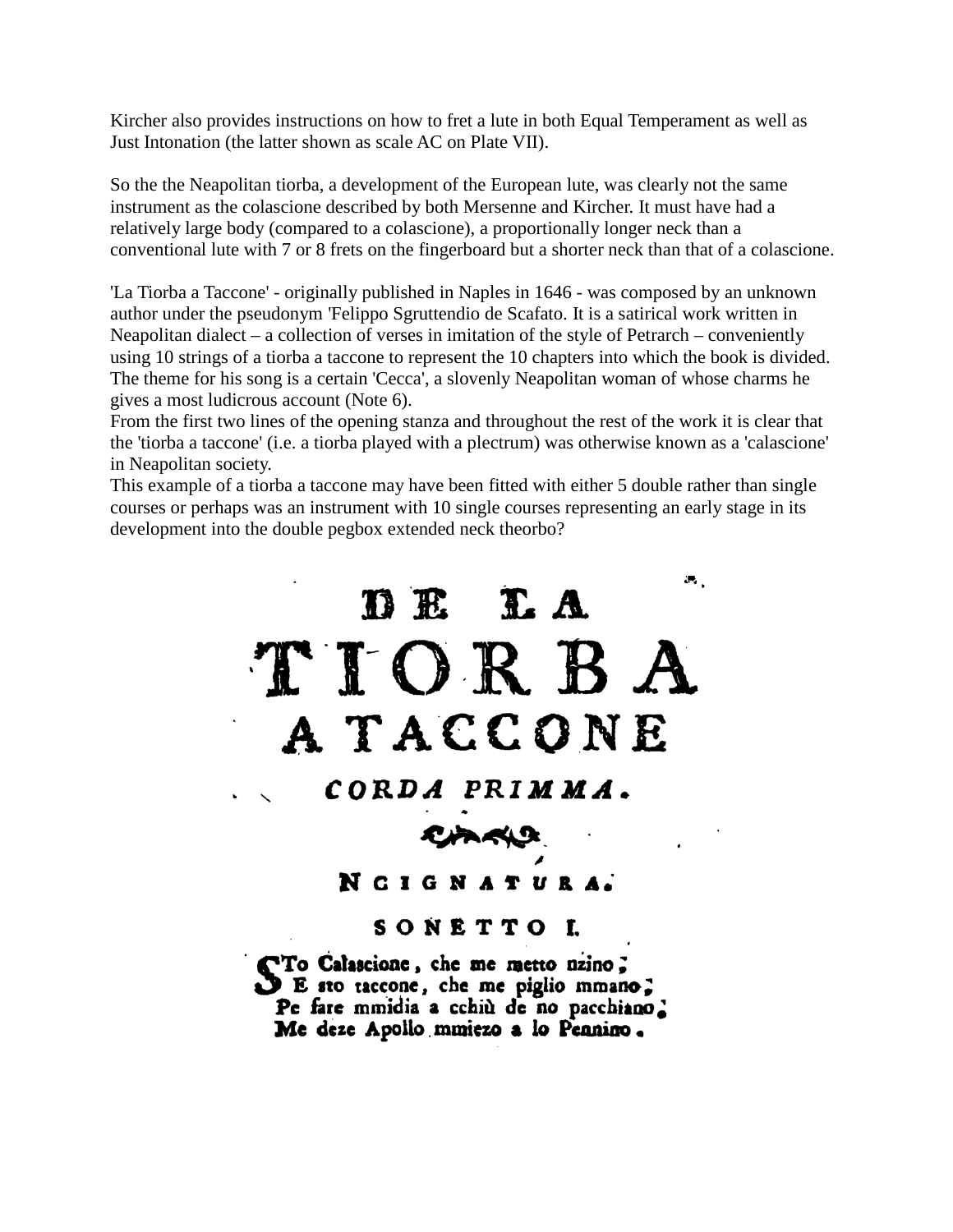In keeping with the vulgar theme of the work, the tiorba a taccone may have been chosen as an appropriate subject being considered a rough, low class instrument of the streets.The calascione (rather than the colascione?) was eventually to become associated with accompaniment of rustic serenading and dance accompaniment. The word was also commonly used to describe a dull, lazy 'pot bellied' person presumably by association with the large deep bowl of a Neapolitan tiorba or calascione rather than that of the small, shallower bodied colascione.

The colascione is said to be an instrument associated with the early travelling Italian theatrical groups ('La Commedia dell'Arte). A search of the iconography, however - apart from the few well known 17<sup>th</sup> caricatures by Jaques Callot of actors holding long necked small bodied lutes otherwise failed to confirm that these groups had a particular preference for the colascione in their performances over other strummed instruments or noise makers such as the guitar, lute, archlute, hurdy gurdy, jew's harp or even kitchen gridirons. On the other hand the calascione is said to have been used to accompany the ever popular 'Tarantella' dance. A review of the iconography depicting dance groups in Naples performing the 'Tarantella' during the  $18<sup>th</sup>$ C show not early long necked colascioni being used for accompaniment but instead large bodied, lute like instruments fitted with three or four single courses. All of these lutes characteristically have two sound holes one centrally positioned with the other offset to the bass side.

An example is shown in an aquatint by Scottish artist David Allan (1787) depicting a group enjoying themselves somewhere at the far end of the bay of Naples with Vesuvius smouldering in the distance.



**British Museum AN00270337\_001** Copyright Trustees of the British Museum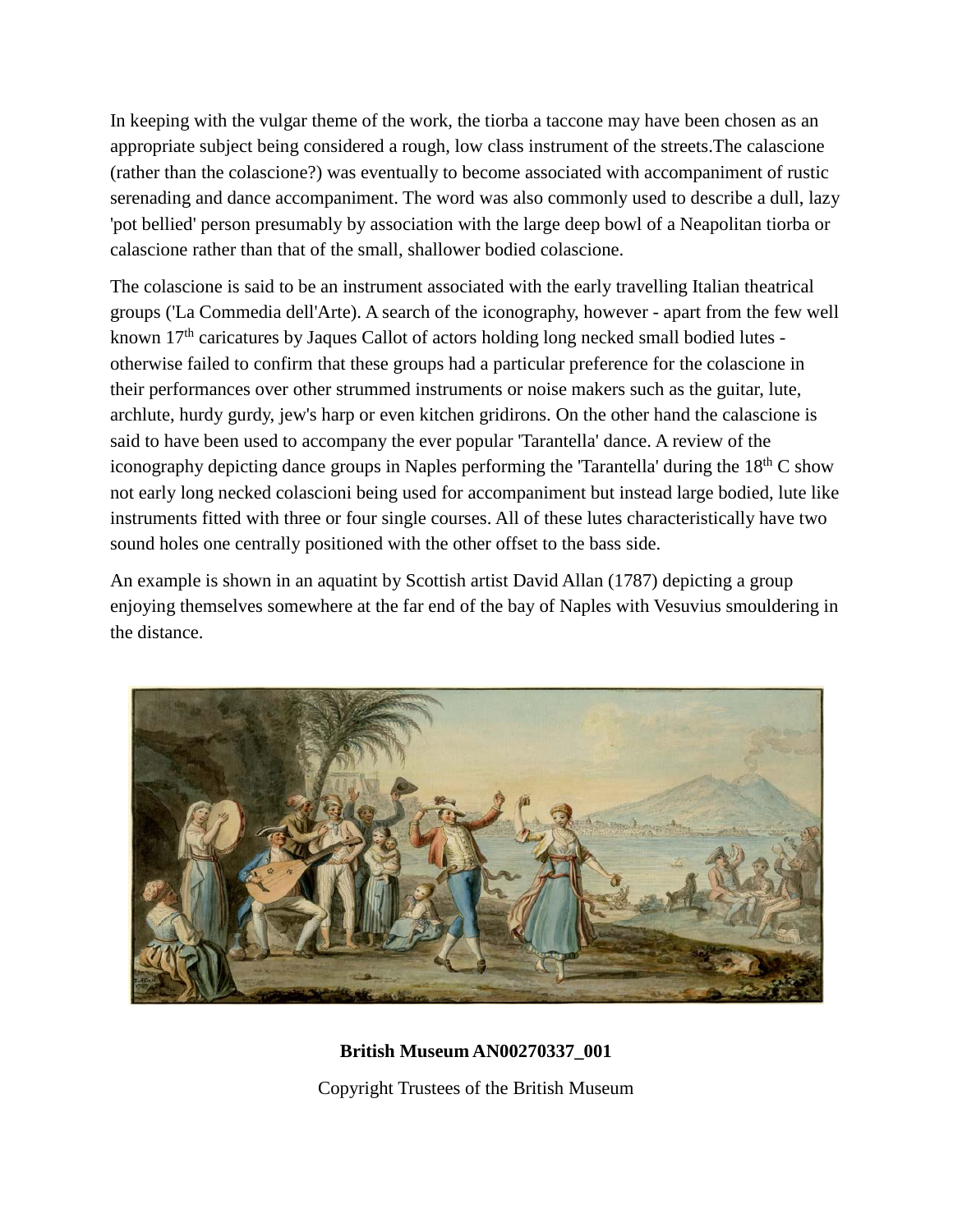The lute is shown as having three single strings and a neck roughly about the same length as the body. The pegbox is like that of a violin with transverse pegs and a scroll. The fingerboard is fretted with about 12 frets like a guitar. The bridge is not symmetrical but extends in length over to the bass side.

Other similar examples – all with the characteristic double soundhole arrangement - can be found in the works of several 18<sup>th</sup> C Neapolitan painters (Note 7). Are these all later examples of a tiorba a taccone?



Furthermore these instruments resemble the 'Paduanische Theorba' in relative size and geometry as described by Michael Praetorius (Note 8) - but without the treble strings and primary pegbox – the whole extended neck being the fingerboard..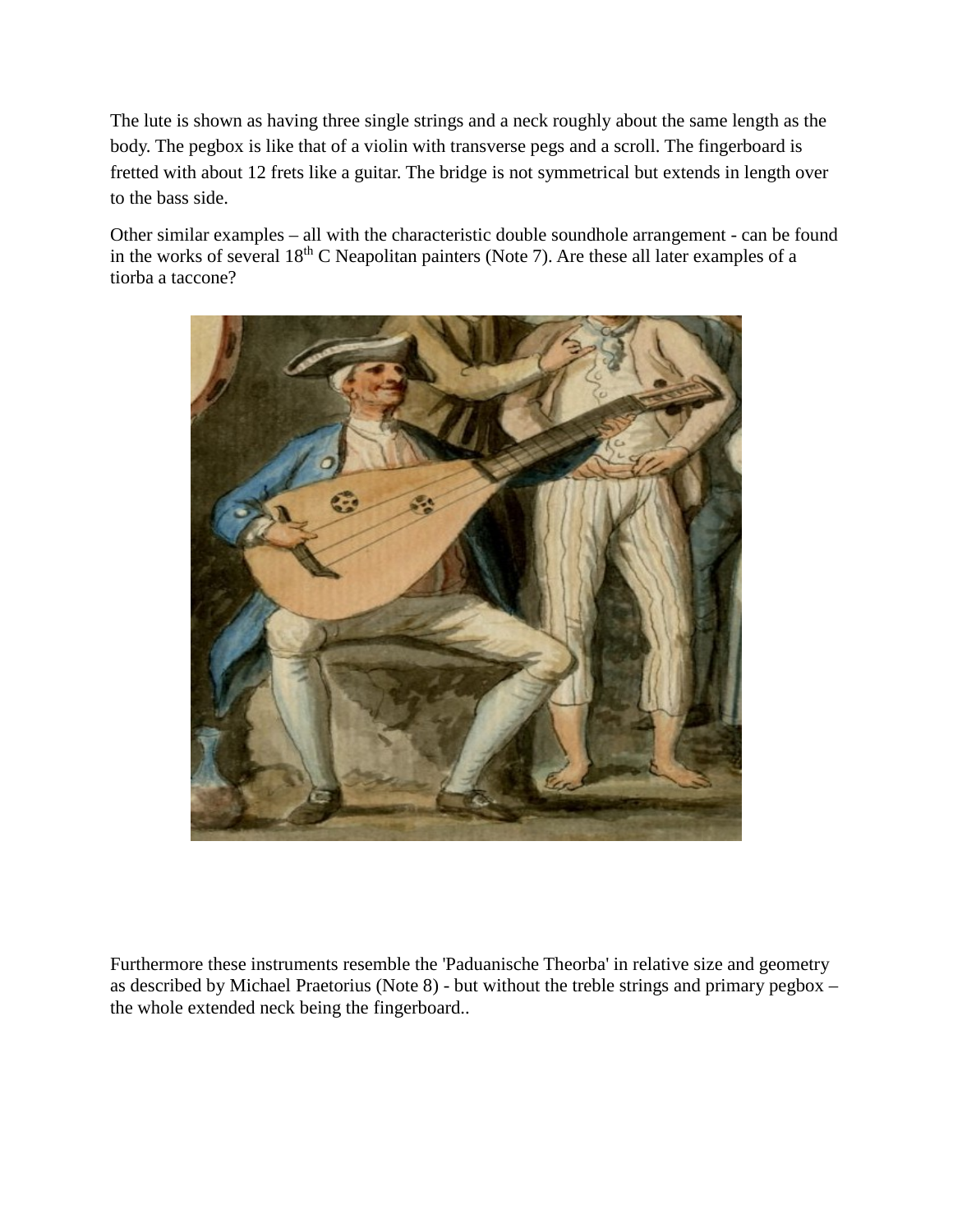

Compare the Paduan theorbo with the four string, double sound hole lute in a painting by Neapolitan artist Guiseppe Bonito, circa 1740 (Note 9).



Note the wide asymmetric bridge (with ample space for more strings), the strange 'lop sided' geometry of the sound board, the long neck with a single peg box and only four single bass strings giving the appearance that this instrument might represent the bass half of a Paduan theorbo. Note also the simplified fretting arrangement with only four frets on the fingerboard that is clearly intended to carry a greater number. Note also the full tone spacing of the first fret. Could this be another example of a later version of the original Neapolitan tiorba a taccone? Could it be that the Paduan theorbo was originally modelled after this style of instrument - the neck widened and with a second pegbox added to carry the additional shorter stopped strings?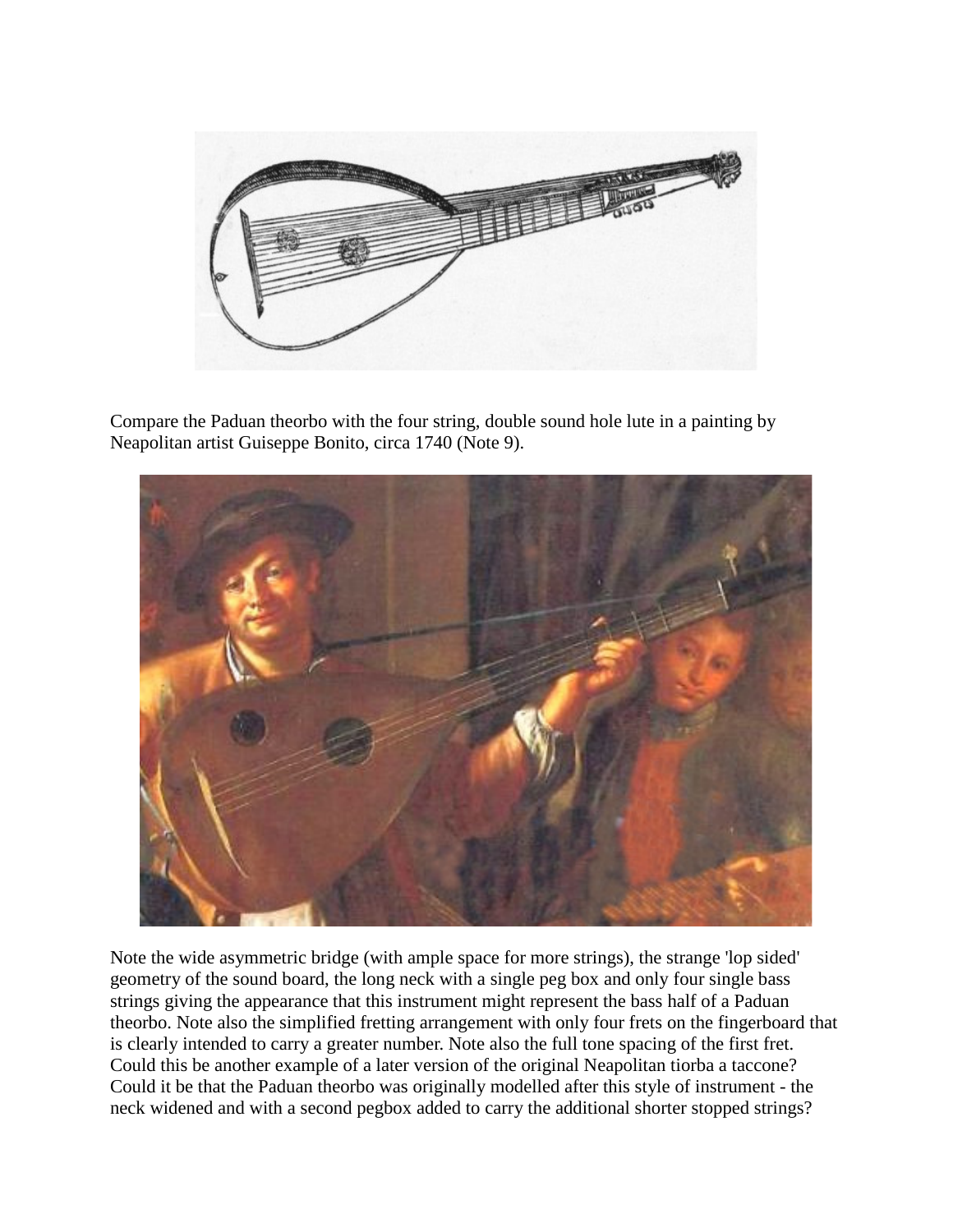Another painting attributed to Bonito (Note 10) - shows a similar fret arrangement on a four single stringed lute (calascione?). Guiseppe Bonito was a renowned artist, painter appointed to the court of Naples. Oddly – unlike the rest of the painting – the lute is painted in an amateurist fashion as if the artist had a poor grasp of perspective. It does suggest, however, that the lute has a large and proportionally very deep bowl so this, perhaps, may be another example of a 'pot bellied' calascione?

The fret arrangement is clear enough with only five double tied frets on a finger board designed to carry more frets. The first fret position suggests full tone spacing.

This small soprano instrument – just over a metre in length – perhaps inspired by a tiorba a taccone (?) illustrates the exaggerated 'pot bellied' style of bowl of the larger instrument. This instrument is housed in the Museo Arte e Tradizione Popolari, Rome (Note 11)



Ernst Gottlieb Baron launched a sarcastic diatribe against his contemporary, composer and music critic Johann Mattheson (1681 - 1764), for daring to suggest that the lute was useless for accompaniment in churches and operas and for suggesting that the lute had consequently been abandoned by the Italians in preference for the louder calichon (calascione?) and theorbe (theorbo). In support of his argument, Baron invokes Kircher's story that the theorbo was an instrument developed from the lute by a Neapolitan charlatan. He chides Mattheson for not knowing that a calichon is only the bass of a lute and that more can be achieved on a lute with many strings than on a calichon with three, four or up to six courses.

In the same breath Baron also notes that the Paduan theorbo was more convenient to handle as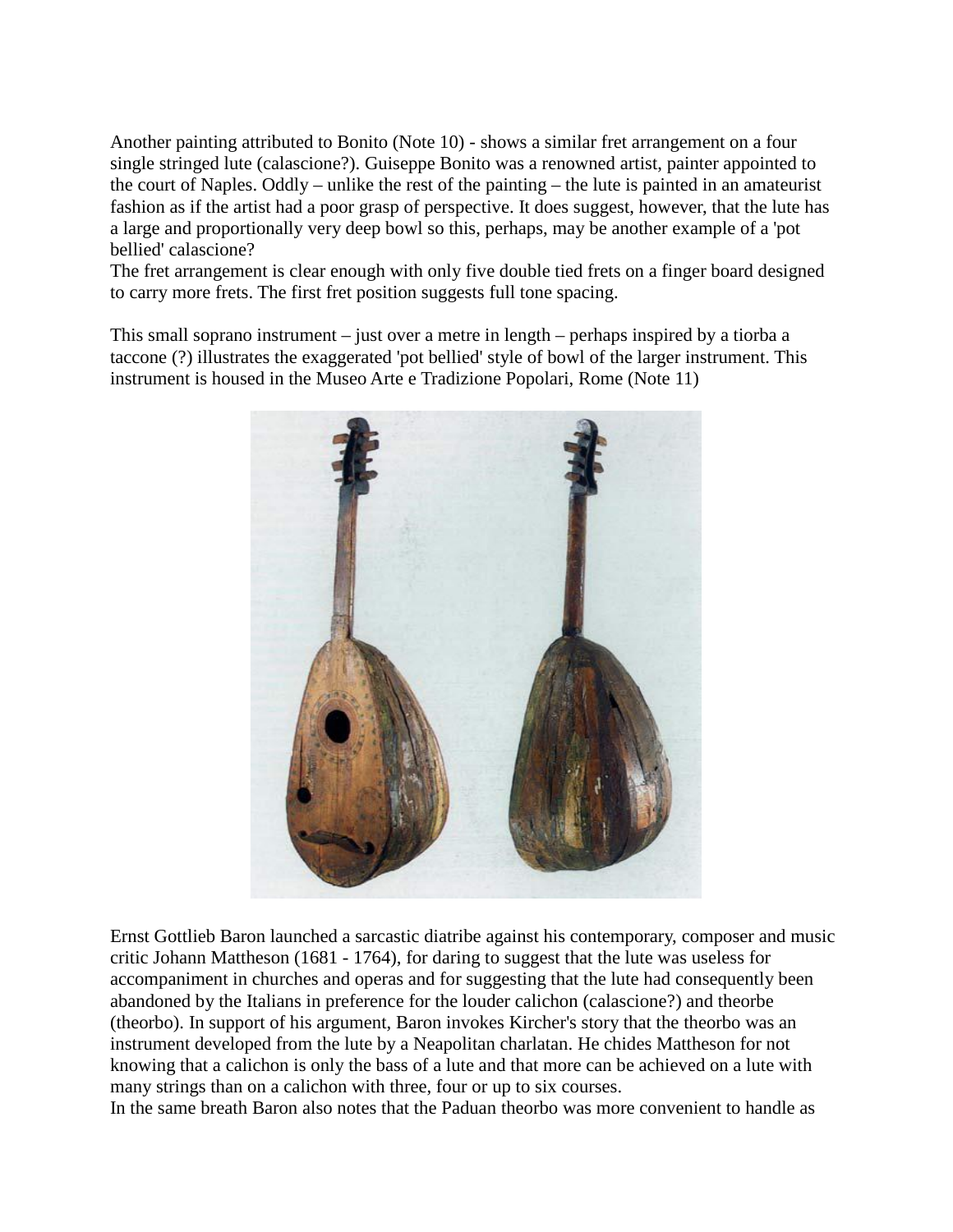they only measured about 5 feet in length. (Note 12)

So Baron confirms a distinction between the Italian calichon with its three to six courses and the fully developed theorbo with its double pegbox and with up to 14 courses like the Paduan theorbo – both apparently used for the same purpose by the Italians for accompaniment in churches and opera. However, we do not know for sure if Baron is referring to the 3 or 4 stringed colascione of the Mersenne/Kircher variety or to an intermediate development of the modified lute represented by the tiorba a taccone or calascione. There is no evidence to suggest that the colascione had more than two to four strings so Baron is, perhaps, more likely to be talking about the calascione?

No doubt both colascione and calascione co- existed into the  $18<sup>th</sup>$ C before becoming obsolete by the  $19<sup>th</sup>$  C, vet only examples of the colascione survive. Why?

The surviving long necked two or three stringed colascioni of all sizes appear to be of quality construction, some made from costly materials like ivory and ebony suggesting that these were not street instruments and so worthy of preservation?

The Ottoman Turks were always a feared and formidable threat to European nations yet from the  $16<sup>th</sup>$  to  $18<sup>th</sup>$  C it was fashionable for European upper class society to imitate Turkish art and culture by not only acquiring costly Turkish made artifacts like rugs and carpets but by wearing Ottoman style clothing and even decorating entire rooms with Turkish furnishings. No doubt this fashion gained popularity because it allowed the rich to flaunt their wealth and to play fantasy games, full of Eastern promise, with family and friends. The 'Turquerie' fashion found its way into the theatre and opera offering a world of exotic splendour to the average person in the audience. The fashion did not, however, embrace Ottoman music with its exotic scale systems, microtones and unusual rhythms (to the Western ear) – music that Mozart once said was "offensive to the ears" (a sentiment echoed earlier by Praetorius who wanted to believe that the Turks had no ear for music other than that provided by the drums, cymbals and shawms of the Janisarry military bands. The Germans did however embrace the idea of military bands from the Turks!).

To hazard a guess, the long necked colascione of the type described by Mersenne and Kircher may have played a part in this European Turkish fashion fantasy not as a genuine instrument of the Middle East like the Baglama Saz or Turkish Tanbur but as a 'look the part' substitute with strings tuned a fourth apart like the bass half of a guitar (or lute) and fretted accordingly so that it might perform in consort with other European fretted instruments of the period.

Domenico Colla and his brother toured Europe in the 1760's (as did the Merchi brothers in the early 1750's) giving concerts for the large colascione and the two stringed soprano colascioncino and for colascioncino and guitar. Colla wrote six sonatas for the colascioncino and accompaniment. However, this move to establish the colascione as a 'serious' instrument, although well received by audiences of the time, clearly came too late for success.

As for the calascione (or tiorba a taccone) it may also once have been used as a simpler, low cost alternative for operatic accompaniment before being eclipsed by the more versatile theorbo – the discarded instruments then finding a second useful life once again on the streets of Naples before – worn out from hard use - fading into oblivion surviving only in the iconography of the  $18<sup>th</sup>$  C.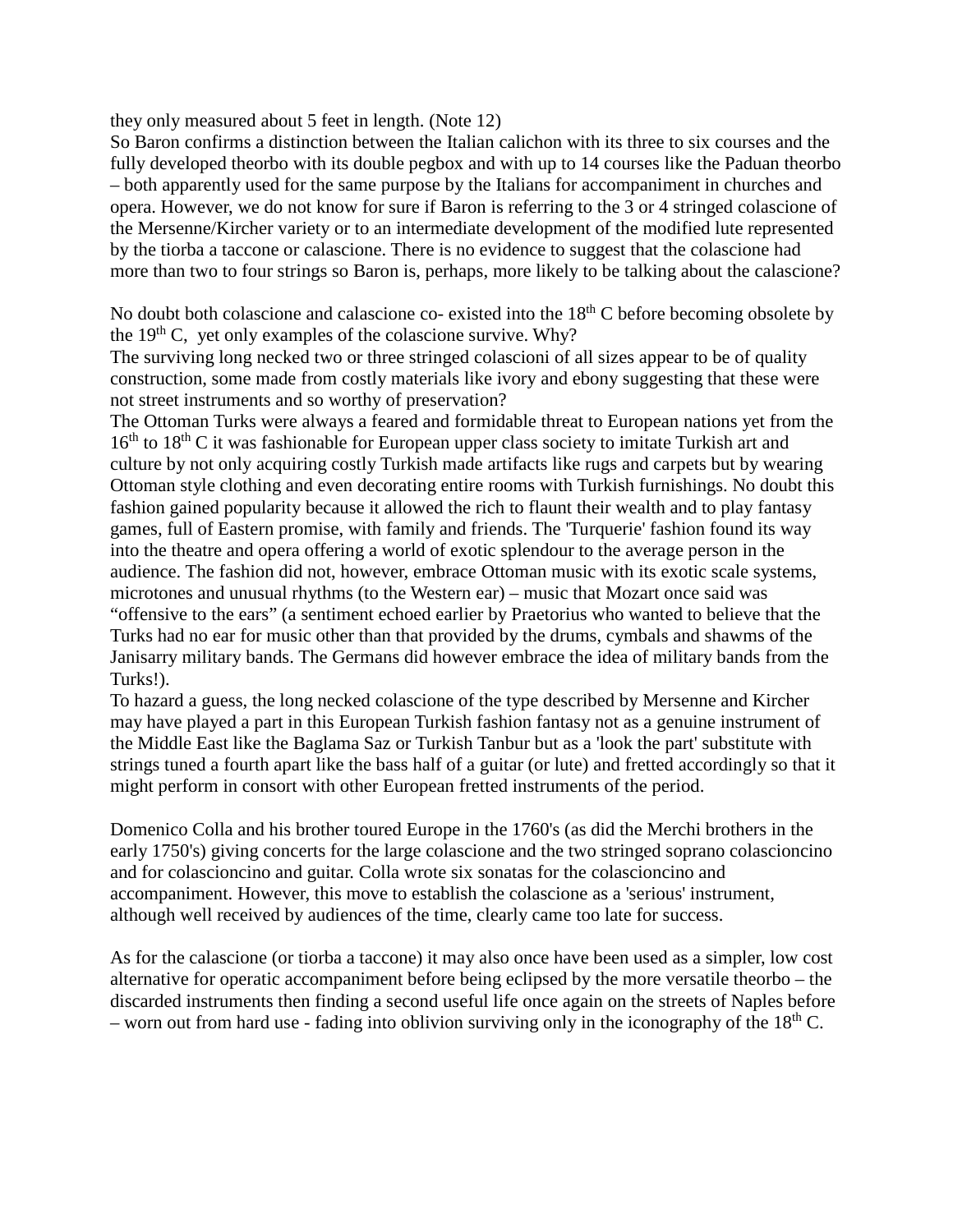

**P 720.66.423 - Houghton Library, Harvard University**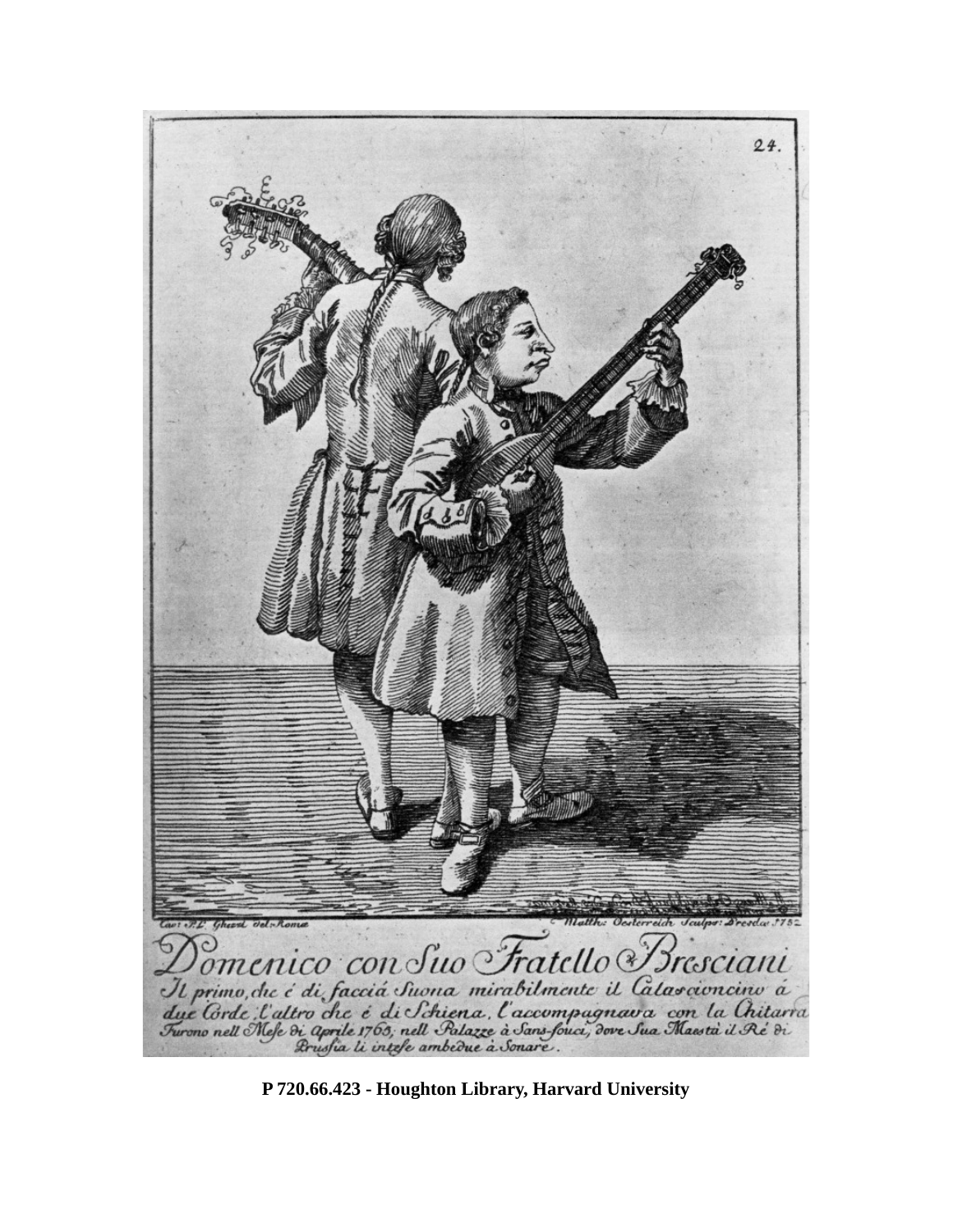## **Notes**

1) M. Hodgson – FoMRHI Comms. 175, 194, D. Gill – FoMRHI Comm 274 and 'Mandores and Colachons' G.S.J. Vol 34 (March 1981) pp 130-141.

2) See Baines 'Fifteenth-century Instruments in Tinctoris's De Inventione et Usu Musicae', G.S.J. Vol 3 (March 1950) pp. 19-26.

3) Translation and analysis of the lute and tunbur fretting arrangements of Al-Farabi (from Kitab al-Musiqi al-Kabir) – Chris Forster 'Musical Mathematics', part IV Arabian, Persian and Turkish Music, Chronicale Books, San Francisco, 2010. Note that the more complex microtone fretting of the modern classical Turkish tanbur was a late  $17<sup>th</sup>$  development attributed to Dimitrie Cantemar (1673-1723) designed to meet the requirements of performance of the art music of the Ottoman court.

4) Marin Mersenne 'Harmonie Universelle', Paris, 1536 - Livre Second, Proposition XVI, pp 99- 100 and Proposition XX, Livre Quatriesme des Instrumens pp 227-228 – freely available on-line (Google search)

5) Athanasius Kircher, Musurgia Universalis, Rome, 1650. A translation of the section on musical instruments by Frederick Baron Crane, MA thesis, State University of Iowa, 1956 - freely available on-line (Google search).

6) Neapolitan dialect – through historical circumstance – is a mix of native Italian and Spanish complicated by abbreviation of words. So, for example, Italian 'questo' (this) becomes 'sto'. I have been unable to track down a translation of the text – although one certainly exists or did exist. However an article in 'The Mirror of Literature, Amusements and Instruction' John Limbard , Vol. 1, No 24, June 17, 1843 provides a critical review of the work – both the original text and article are freely available on-line (Google search)

It has been suggested that Giulio Cesare Cortese author of 'Lo Calascione', 1570 may also have composed 'De la Tiorba a Taccone'.

A survey of the text reveals that there are nine references to 'Calascione', two to 'Taccone', one to Tiorba and two to 'Liuto' although their context in the poem has yet to be established. In the absence of an informed translation my guess is that the opening two lines of the first stanza might mean something like 'This Calascione, placed on my lap (?) and this plectrum (tacca = stick, rod) held in my hand'?

7) For example Neapolitan painters such as Saverio della Gatta (1777-1829), Pietro Fabris (1740- 1792), Filippo Falcatore (1718-1768) used settings of tarantella dance groups as subject matter – all images freely available on-line (search Google images for 'tarantella').

8) Syntagma Musicum II de Organographia, parts I and II, Michael Praetorius, 1614/1615, translation David Z. Crookes, Clarendon Press, 1991.

9) Detail from 'Nello Studio del Pittore' by Guiseppe Bonito (1701-1789) in the Capodimonte